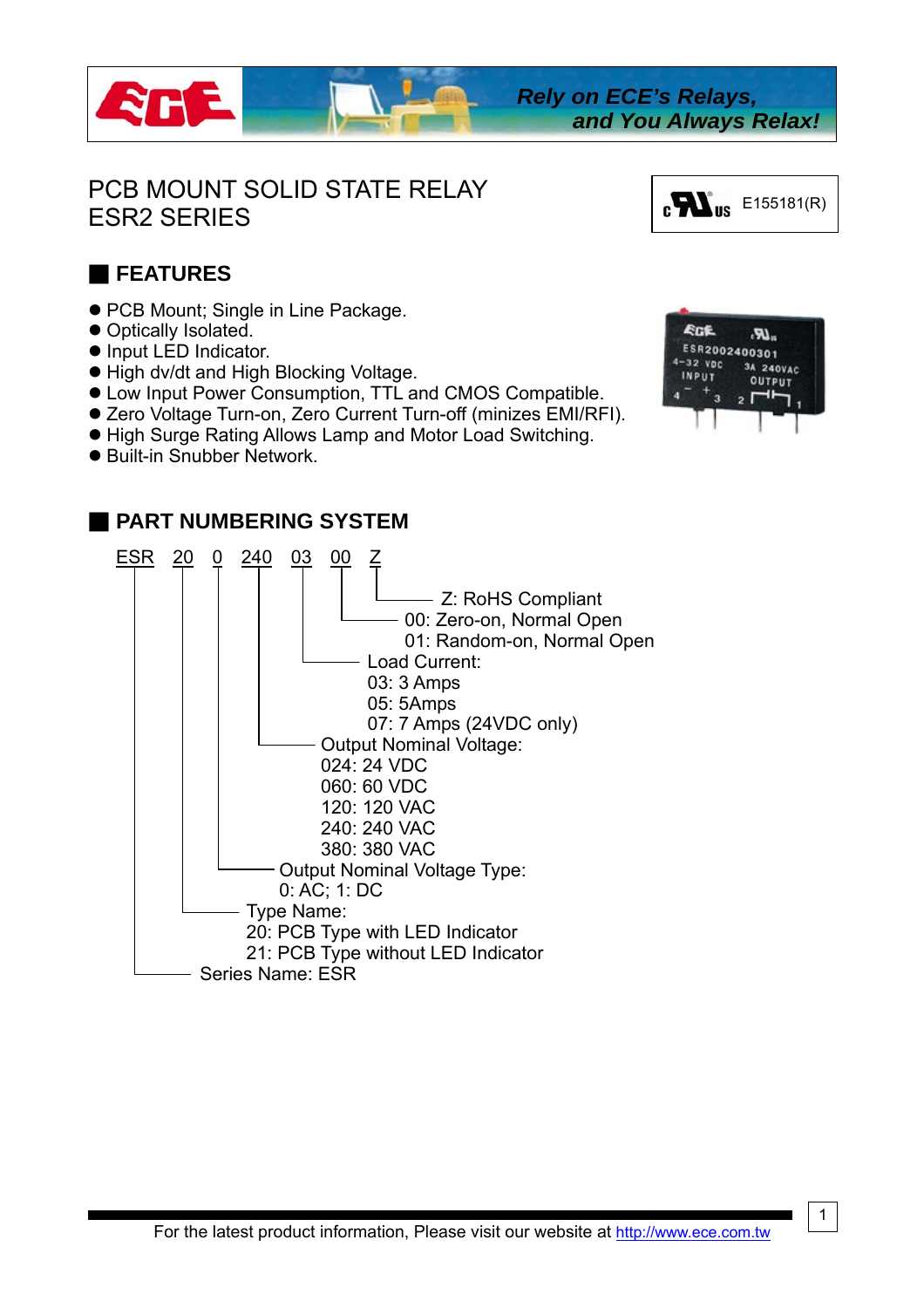

## ■ **DIMENSIONS**

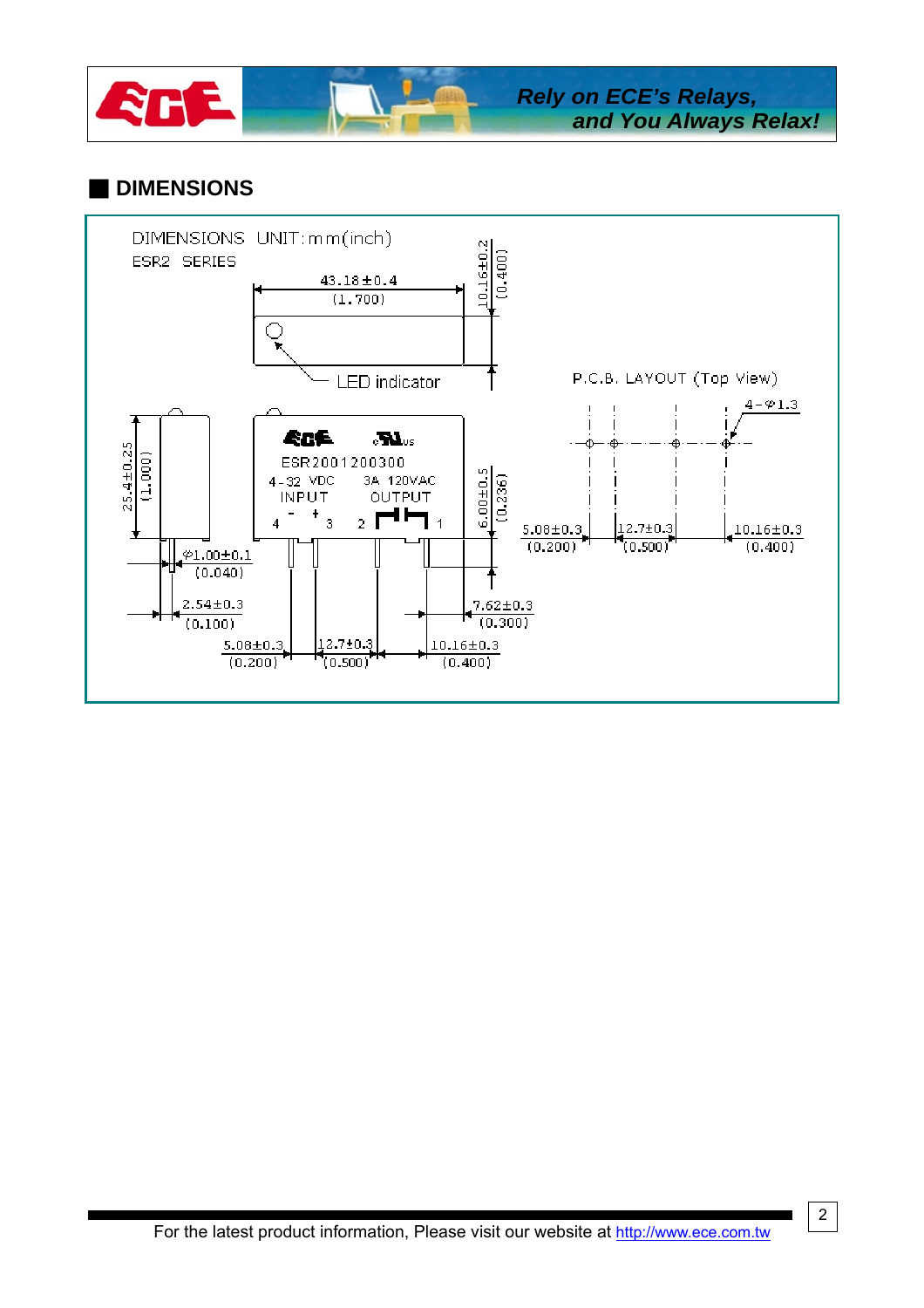

# ■ **SPECIFICATIONS**

### MAX. LOAD CURRENT: 3A (rms.)

| <b>TYPES</b>                              |        | <b>ESR200</b>                                                                  |        |              | <b>ESR210</b> |        |        |            |  |
|-------------------------------------------|--------|--------------------------------------------------------------------------------|--------|--------------|---------------|--------|--------|------------|--|
| <b>DESCRIPTION</b>                        |        | 1200300 2400300 1200301 2400301 1200300 2400300 1200301 2400301                |        |              |               |        |        |            |  |
| <b>INPUT CIRCUIT</b>                      |        |                                                                                |        |              |               |        |        |            |  |
| <b>LED Indicate</b>                       |        | <b>YES</b>                                                                     |        |              | <b>NO</b>     |        |        |            |  |
| <b>Control Voltage Range</b>              |        | 4-32 VDC                                                                       |        |              | 3-32 VDC      |        |        |            |  |
| Control Current (mAdc)                    |        | 15mA Max.                                                                      |        |              | 15mA Max.     |        |        |            |  |
| Min. Turn-off Voltage                     |        | 1.5VDC                                                                         |        |              | 1VDC          |        |        |            |  |
| Min. Input Impedance                      |        | $2.0K\Omega$                                                                   |        |              | $2.2K\Omega$  |        |        |            |  |
| OUTPUT CIRCUIT                            |        |                                                                                |        |              |               |        |        |            |  |
| Load type                                 |        | <b>AC</b>                                                                      |        |              | <b>AC</b>     |        |        |            |  |
| Max. Load Current                         |        | 3A (rms.)                                                                      |        |              | 3A (rms.)     |        |        |            |  |
| Nominal load Voltage (VAC)                | 120    | 240                                                                            | 120    | 240          | 120           | 240    | 120    | 240        |  |
| Load Voltage Range (VAC)                  | 24-140 | 24-280                                                                         | 24-140 | 24-280       | 24-140        | 24-280 | 24-140 | 24-280     |  |
| Non-Repetitive Max. Peak<br>Voltage (VAC) | 400    | 600                                                                            | 400    | 600          | 400           | 600    | 400    | 600        |  |
| Non-Repetitive Max. Peak<br>Current       |        | 80A                                                                            |        |              |               |        |        |            |  |
| Max. Off-state Leakage<br>Current         |        | 5mA                                                                            |        |              |               |        |        |            |  |
| Max. On-state Voltage Drop                |        | 1.5V                                                                           |        |              |               |        |        |            |  |
| Min. Load Current                         |        | 50 <sub>m</sub> A                                                              |        |              |               |        |        |            |  |
| Max. Off-state Slew Rated<br>(dv/dt)      |        | $100V/\mu s$                                                                   |        |              |               |        |        |            |  |
| <b>Operating Frequency Range</b>          |        | $47$ Hz ~ 63Hz                                                                 |        |              |               |        |        |            |  |
| GENERAL CHARACTERISTICS                   |        |                                                                                |        |              |               |        |        |            |  |
| Zero-on or Random-on                      |        | Z                                                                              |        | $\mathsf{R}$ |               | Z      |        | R          |  |
| Max. Turn-on Time                         |        | 8.3ms                                                                          |        | $100\mu$ s   |               | 8.3ms  |        | $100\mu s$ |  |
| Max. Turn-off Time                        |        | 8.3ms                                                                          |        |              |               |        |        |            |  |
| <b>Insulation Resistance</b>              |        | DC 500V 10 <sup>8</sup> Ω Min. (Between Input & Output, Input / Output & Case) |        |              |               |        |        |            |  |
| Dielectric Strength                       |        | 2.5K VAC (Between Input & Output)                                              |        |              |               |        |        |            |  |
| Capacitance                               |        | 10pF Max. (Between Input & Output)                                             |        |              |               |        |        |            |  |
| <b>Operating Temperature</b>              |        | -20 $\degree$ C ~ +85 $\degree$ C                                              |        |              |               |        |        |            |  |
| Storage Temperature                       |        | $-40^{\circ}$ C ~ +100 $^{\circ}$ C                                            |        |              |               |        |        |            |  |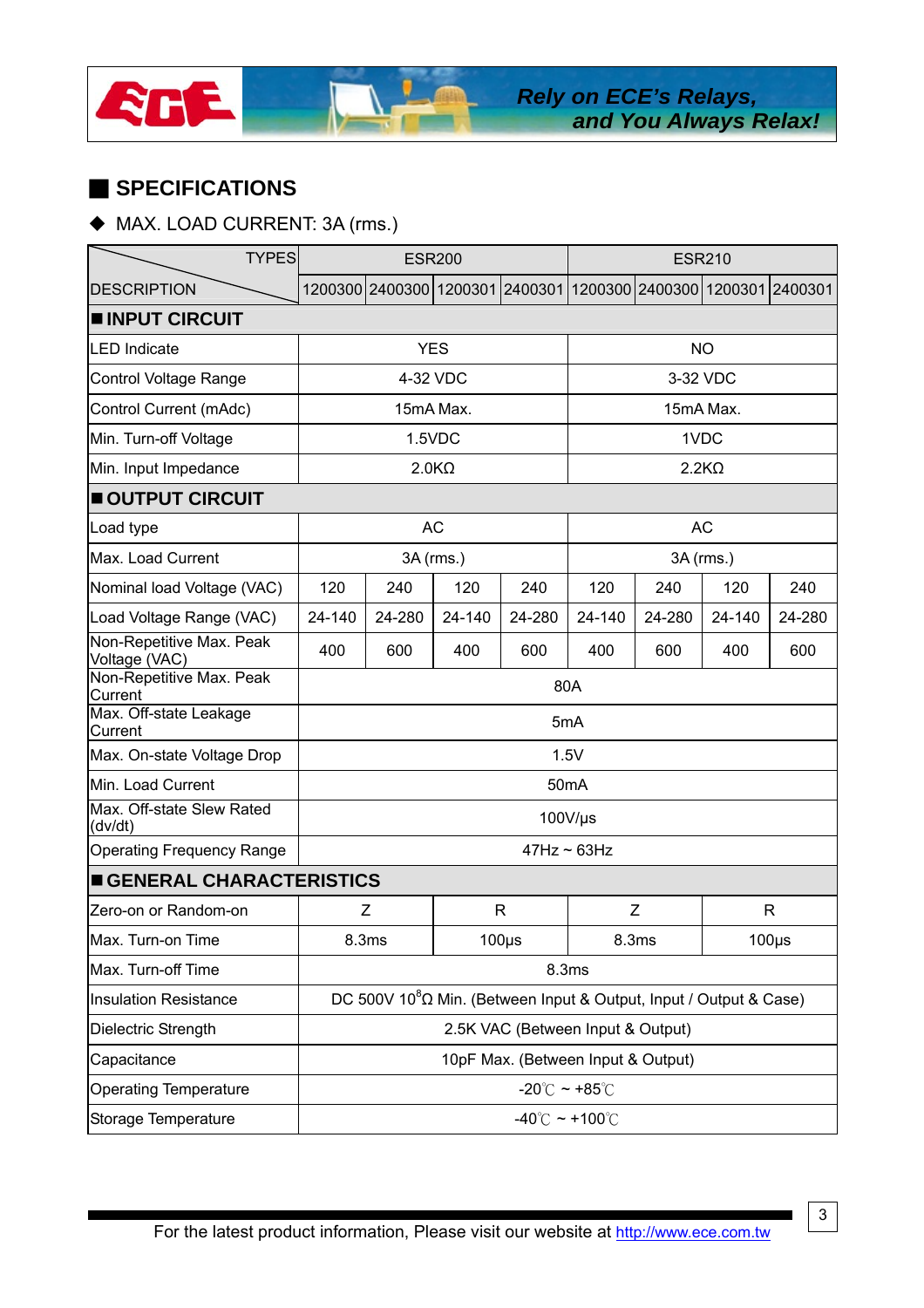| <b>TYPES</b>                              | <b>ESR201</b>                                                                  | <b>ESR211</b>                     | <b>ESR200</b>                       | <b>ESR210</b> |  |
|-------------------------------------------|--------------------------------------------------------------------------------|-----------------------------------|-------------------------------------|---------------|--|
| <b>DESCRIPTION</b>                        | 0600301                                                                        | 0600301                           | 3800300                             | 3800300       |  |
| <b>INPUT CIRCUIT</b>                      |                                                                                |                                   |                                     |               |  |
| <b>LED</b> Indicate                       | <b>YES</b>                                                                     | <b>NO</b>                         | <b>YES</b>                          | <b>NO</b>     |  |
| <b>Control Voltage Range</b>              | 4-32 VDC                                                                       | 3-32 VDC                          | 4-32 VDC                            | 3-32 VDC      |  |
| Control Current (mAdc)                    | 15mA Max.                                                                      | 15mA Max.                         | 16mA Max.                           | 16mA Max.     |  |
| Min. Turn-off Voltage                     | 1.5VDC                                                                         | 1VDC                              | 1.5VDC                              | 1VDC          |  |
| Min. Input Impedance                      | $2.0K\Omega$                                                                   | $2.2K\Omega$                      |                                     |               |  |
| OUTPUT CIRCUIT                            |                                                                                |                                   |                                     |               |  |
| Load type                                 |                                                                                | DC                                | AC                                  |               |  |
| Max. Load Current                         |                                                                                | 3A (rms.)                         | 3A (rms.)                           |               |  |
| Nominal load Voltage (VAC)                |                                                                                | 60                                | 380                                 |               |  |
| Load Voltage Range (VAC)                  |                                                                                | $3 - 60$                          | 48-415                              |               |  |
| Non-Repetitive Max. Peak<br>Voltage (VAC) |                                                                                | 60                                | 800                                 |               |  |
| Non-Repetitive Max. Peak<br>Current       |                                                                                | 5A                                | 120A                                |               |  |
| Max. Off-state Leakage<br>Current         |                                                                                | 1mA                               | 5mA                                 |               |  |
| Max. On-state Voltage Drop                |                                                                                | 1.5V                              | 1.6V                                |               |  |
| Min. Load Current                         |                                                                                | 10 <sub>m</sub> A                 | 50 <sub>m</sub> A                   |               |  |
| Max. Off-state Slew Rated<br>(dv/dt)      |                                                                                |                                   | $500V/\mu s$                        |               |  |
| <b>Operating Frequency Range</b>          |                                                                                |                                   | $47$ Hz ~ 63Hz                      |               |  |
| GENERAL CHARACTERISTICS                   |                                                                                |                                   |                                     |               |  |
| Zero-on or Random-on                      |                                                                                | R                                 | Z                                   |               |  |
| Max. Turn-on Time                         |                                                                                | $50\mu$ s                         | 8.3ms                               |               |  |
| Max. Turn-off Time                        | $100\mu s$                                                                     |                                   | 8.3ms                               |               |  |
| <b>Insulation Resistance</b>              | DC 500V 10 <sup>8</sup> Ω Min. (Between Input & Output, Input / Output & Case) |                                   |                                     |               |  |
| Dielectric Strength                       |                                                                                | 3.5K VAC (Between Input & Output) | 4K VAC (Between Input & Output)     |               |  |
| Capacitance                               | 10pF Max. (Between Input & Output)                                             |                                   | 10pF Max. (Between Input & Output)  |               |  |
| <b>Operating Temperature</b>              | -20 $\degree$ C ~ +80 $\degree$ C                                              |                                   | -20 $\degree$ C ~ +80 $\degree$ C   |               |  |
| Storage Temperature                       | $-40^{\circ}$ C ~ +100 $^{\circ}$ C                                            |                                   | $-40^{\circ}$ C ~ +100 $^{\circ}$ C |               |  |

**AGE** 

4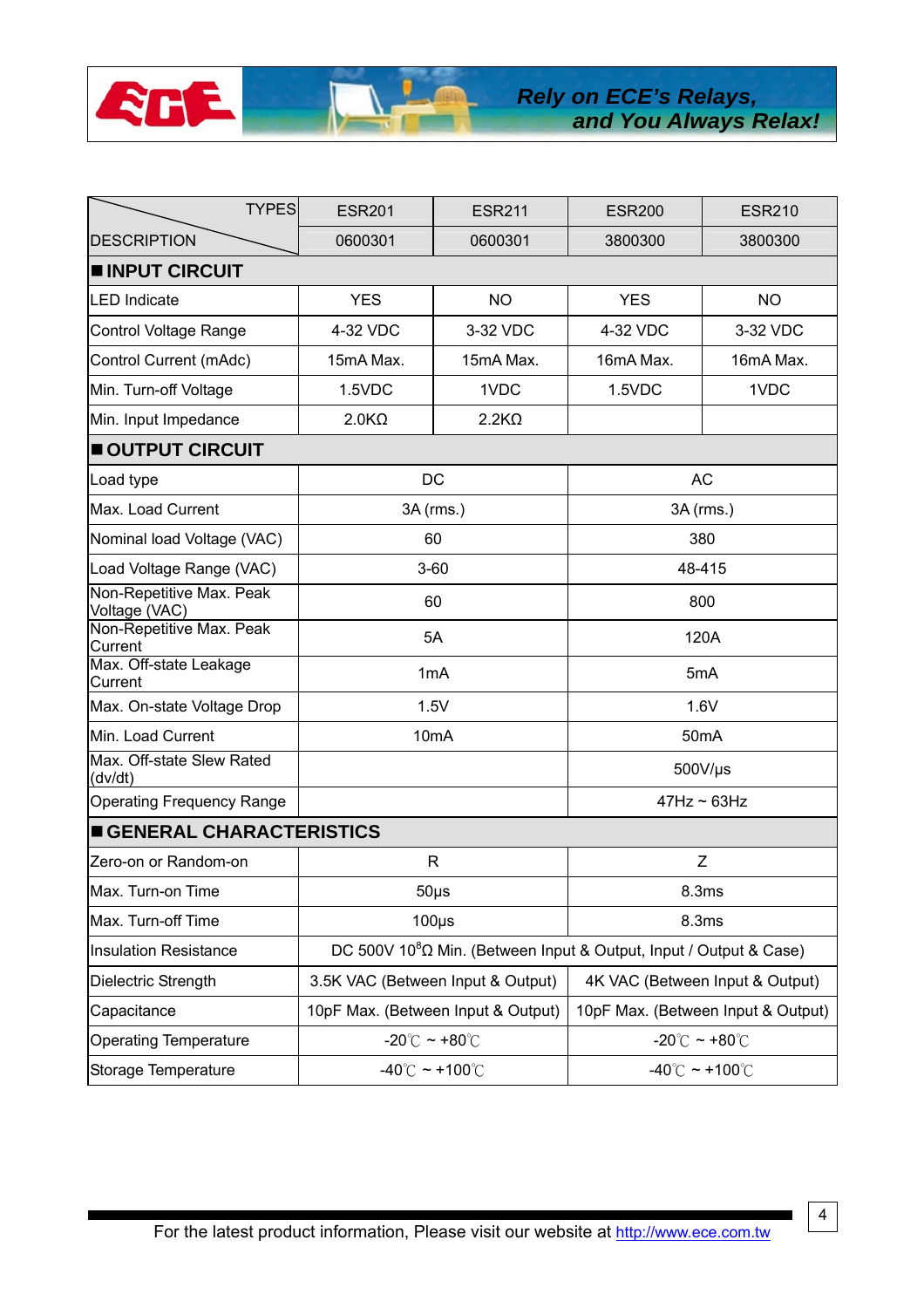

### MAX. LOAD CURRENT: 5A (rms.)

| <b>TYPES</b>                               | <b>ESR200</b>                                              | <b>ESR210</b>     |  |
|--------------------------------------------|------------------------------------------------------------|-------------------|--|
| <b>DESCRIPTION</b>                         | 2400501                                                    | 2400501           |  |
| <b>INPUT CIRCUIT</b>                       |                                                            |                   |  |
| <b>LED Indicate</b>                        | <b>YES</b>                                                 | <b>NO</b>         |  |
| Control Voltage Range                      | 4-32VDC                                                    | 3-32VDC           |  |
| Control Current (Max.)                     | 16mA                                                       | 16 <sub>m</sub> A |  |
| Min. Turn-off Voltage                      | 1.5VDC                                                     | 1VDC              |  |
| OUTPUT CIRCUIT                             |                                                            |                   |  |
| Max. Load Current                          | 5A (rms.)                                                  |                   |  |
| Nominal Load Voltage                       | 24VAC                                                      |                   |  |
| Load Voltage Range                         | 24-280VAC                                                  |                   |  |
| Non-Repetitive Max. Peak<br>Voltage        | 600V                                                       |                   |  |
| Non-Repetitive Max. Peak<br>Current (60Hz) | 155A                                                       |                   |  |
| Max. Off-state Leakage<br>Current          | 5 <sub>m</sub> A                                           |                   |  |
| Max. On-state Voltage Drop                 | 1.5V rms.                                                  |                   |  |
| Min. Load Current                          | 100mA                                                      |                   |  |
| Min. off-state (dv/dt)                     | $100V/\mu s$                                               |                   |  |
| <b>Operating Frequency Range</b>           | 47Hz~63Hz                                                  |                   |  |
| ■ GENERAL CHARACTERISTICS                  |                                                            |                   |  |
| Zero-on or Random-on                       | R                                                          |                   |  |
| Max. Turn-on Time (60Hz)                   | $250\mu s$                                                 |                   |  |
| Max. Turn-off Time (60Hz)                  | 8.3ms                                                      |                   |  |
| <b>Insulation Resistance</b>               | DC 500V 10 ${}^{8}$ $\Omega$ Min. (Between Input & Output) |                   |  |
| Dielectric Strength                        | 3.5K VAC (Between Input & Output)                          |                   |  |
| Capacitance                                | 10pF Max. (Between Input & Output)                         |                   |  |
| <b>Operating Temperature</b>               | $-20^{\circ}$ C ~ +85 $^{\circ}$ C                         |                   |  |
| Storage Temperature                        | $-40^{\circ}$ C ~ +100 $^{\circ}$ C                        |                   |  |

5